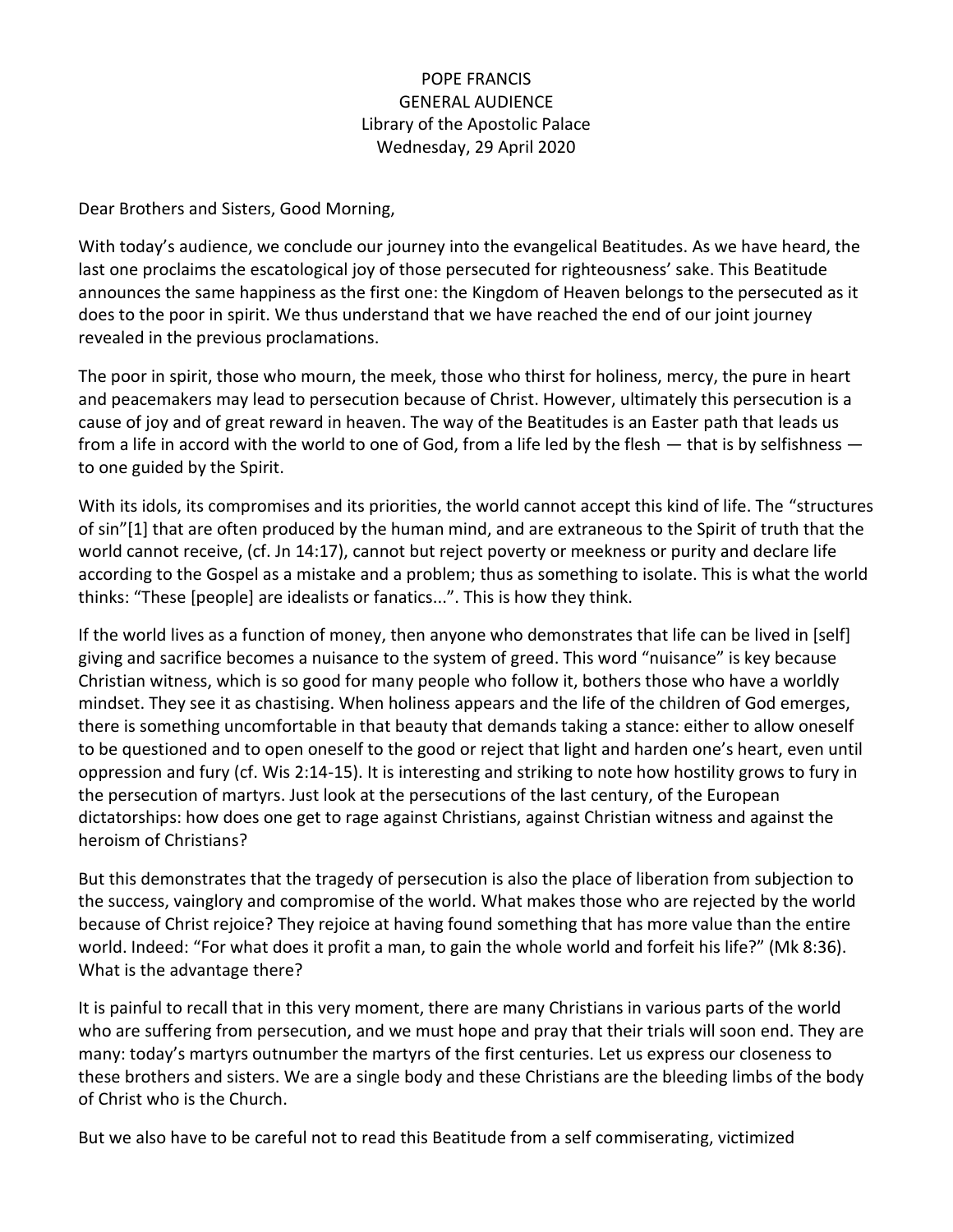perspective. In fact, mankind's contempt is not always synonymous with persecution: indeed shortly later, Jesus tells Christians that they are the "salt of the earth" and warns against the danger of "losing their taste" because in that case, salt "is no longer good for anything except to be thrown out and trodden under foot by men" (Mt 5:13). Thus, when we lose the taste of Christ and the Gospel, there is also contempt which is our fault.

We have to be faithful to the humble way of the Beatitudes because it leads us to be of Christ and not of the world. It is worth remembering the journey of Saint Paul. When he thought he was a righteous person, he was in fact a persecutor, but when he found out he was a persecutor, he became a man of love who rejoiced in the suffering of the persecution inflicted on him (cf. Col 1:24).

If God grants us the grace to be more like the Crucified Christ and joined to his Passion, then exclusion and persecution are the manifestation of new life. This life is the same as the life of Christ who was "despised and rejected" for us men and women and for our salvation" (cf. Is 53:3; Acts 8:30-35). Welcoming his Spirit can lead us to have so much love in our heart as to offer our life for the world without making compromises with its deceit and accepting its rejection.

Compromises with the world are dangerous: Christians are always tempted to make compromises with the world, with the spirit of the world. This — rejecting compromises and journeying on the way of Jesus Christ — is the life of the Kingdom of Heaven, the greatest joy and true happiness. And, in persecutions there is always the presence of Jesus who accompanies us, the presence of Jesus who comforts us and the strength of the Holy Spirit that helps us to go forward. Let us not be discouraged when a life that is faithful to the Gospel draws persecution from people. There is the Holy Spirit who sustains us in this journey.

[1] Cf. Discourse to participants in a workshop entitled: "New forms of solidarity: Towards fraternal Inclusion, Integration and Innovation", 5 February 2020: "idolatry of money, greed and corruption are all 'structures of sin' — as John Paul II called them — produced by the 'globalization of indifference'".

=============================================================================

POPE FRANCIS GENERAL AUDIENCE Library of the Apostolic Palace Wednesday, 15 April 2020

Dear Brothers and Sisters, Good morning,

Today's catechesis is dedicated to the seventh Beatitude, the one on the "peacemakers" who are proclaimed children of God. I am pleased that it falls immediately after Easter because Christ's peace is the fruit of his death and resurrection as we heard in the Reading of Saint Paul. In order to understand this Beatitude, we have to explain the meaning of the word "peace" which can be misinterpreted, or at times trivialized.

We must look at two ideas of peace: the first is the Biblical one, in which the beautiful word shalòm appears, which expresses abundance, flourishing, wellbeing. In Hebrew, when one says shalòm, one is wishing a beautiful, fulfilled and prosperous life, but also in terms of truth and justice that will find fulfillment in the Messiah, the Prince of Peace (cf. Is 9:6; Mic 5:4-5).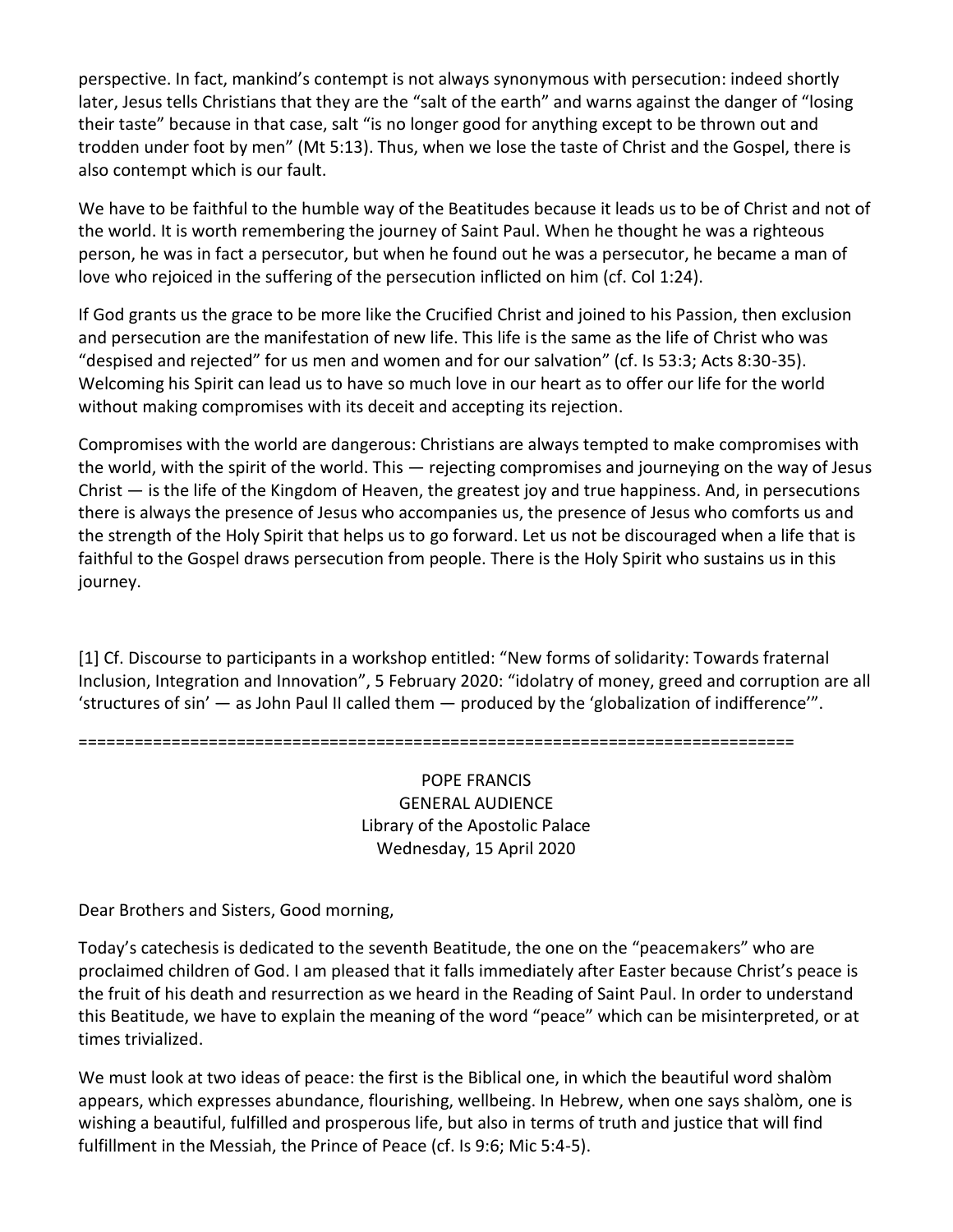There is also another more widespread meaning in which the word "peace" is understood as a sort of interior serenity; I am calm, I am at peace. This is a modern, psychological and more subjective idea. We generally think that peace is stillness, harmony, inner balance. This accepted meaning of the word "peace" is incomplete and cannot be made absolute because anxiety can be an important time of growth.

The Lord himself often sows anxiety in us so that we may go towards him, to find him. In this sense, it is an important moment of growth. Meanwhile, it can happen that inner tranquility corresponds to a trained conscience and not to true spiritual redemption. The Lord often has to be "a sign of contradiction (cf. Lk 2:34-35), shaking our false securities in order to bring us to salvation. And in that moment, it seems we have no peace but it is the Lord who puts us on this path so that we may attain the peace that he himself will give to us.

At this point we have to remember that when the Lord says: "Peace, I leave with you; my peace I give to you; not as the world gives do I give to you" (Jn 14:27), he means his peace which is different from the human kind, the one of the world. Jesus' peace is different from the worldly one.

Let us ask ourselves: how does the world give peace? If we think of armed conflicts, wars normally end in two ways: either with the defeat of one of the two sides, or with a peace treaty. We cannot but hope and pray that this second path will always be taken. However, we have to consider that history is an infinite series of peace treaties contradicted by successive wars or by the metamorphosis of these same wars into other ways or into other places.

In our time too, war is being fought "piecemeal" in various scenarios and with different methods (cf. Homily at the Military Memorial in Redipuglia, 13 September 2014; Homily in Sarajevo, 6 June 2015; Address to the Pontifical Council for Legislative Texts, 21 February 2020). We have to a least suspect that within the framework of a globalization that is carried out above all for economic or financial interests, the "peace" of some corresponds to the "war" of others. And this is not Christ's peace.

Instead, how does the Lord Jesus "give" his peace? We have heard Saint Paul say that Christ's peace is "making one out of two" (cf. Eph 2:14), erasing hostility and reconciling. And the path to carry out this work of peace is his body. Indeed he reconciles all things and bestows peace with the blood of his cross as the same Apostle says elsewhere (cf. Col 1:20).

And here, I ask myself, we can all ask ourselves: who then are the "peacemakers?". The seventh Beatitude is the most active one, explicitly operative; the verbal expression is similar to the one used in the first verse of the Bible for the Creation, and it indicates initiative and industriousness. Love by its nature is creative — love is always creative — and seeks reconciliation at any cost.

Those who have learned the art of peace and exercise it are called the children of God. They know that there can be no reconciliation without giving one's own life and that peace should always be sought everywhere. Always and everywhere: Do not forget this! It should be sought this way. It is not an autonomous work that is the fruit of one's own abilities. It is the manifestation of the grace received from Christ who is our peace and who has made us Children of God.

May the true shalòm and the true interior balance spring forth from Christ's peace which comes from the Cross and generates a new humanity, embodied by an infinite multitude of inventive, creative Saints who have designed ever new paths to love; Saints who build peace. This life, as children of God who for Christ's blood, seek and find their brothers and sisters, is true happiness. Blessed are those who follow this path. And once again, I wish you all a Happy Easter, in the peace of Christ.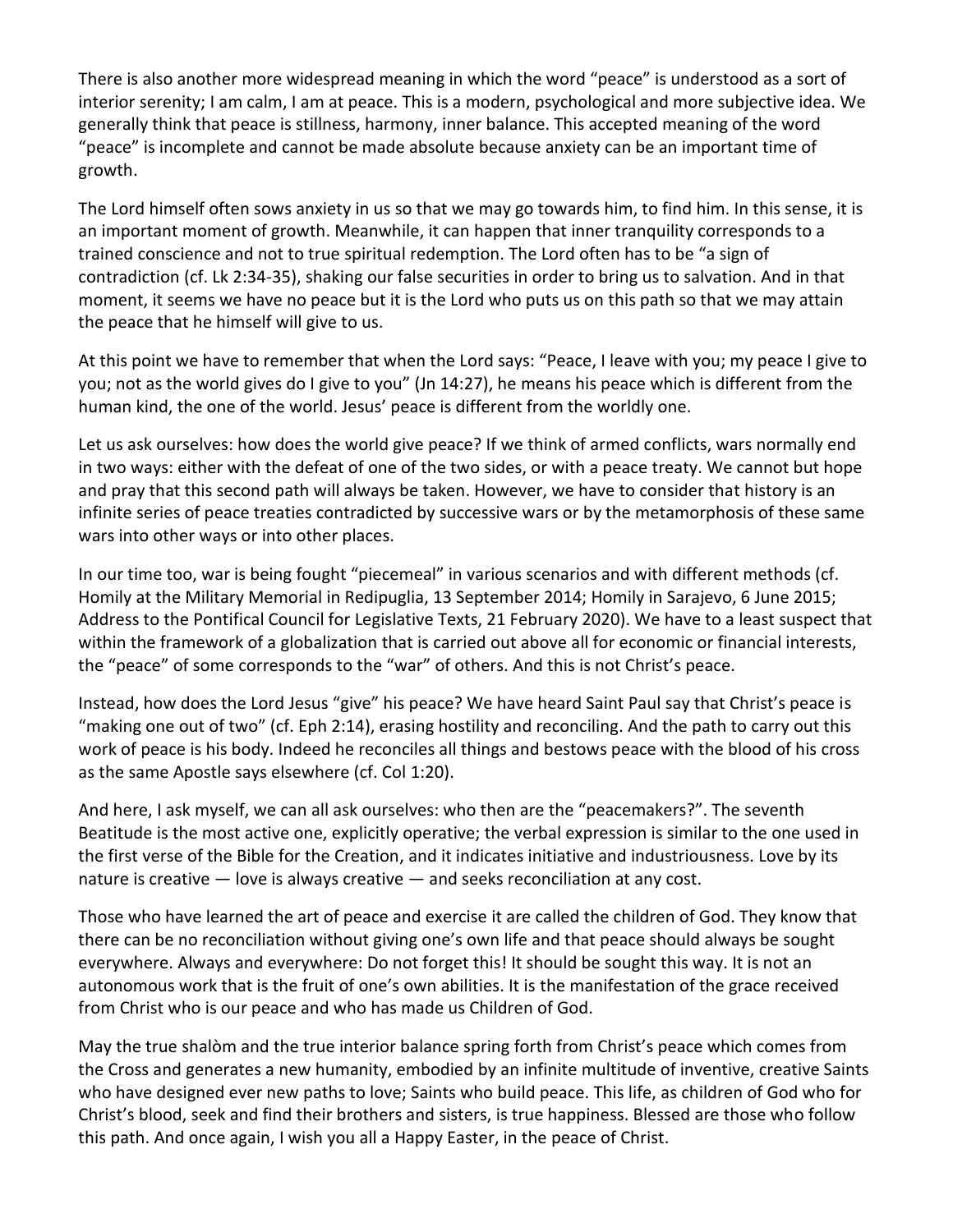#### POPE FRANCIS GENERAL AUDIENCE Library of the Apostolic Palace Wednesday, 1st April 2020

Dear Brothers and Sisters, Good Morning,

Today, let us read together the sixth Beatitude which promises the vision of God and has purity of heart as a condition.

There is a Psalm that reads: "my heart says to thee, 'Thy face, Lord, do I seek.' Hide not thy face from me" (Ps 27[28]:8-9).

This language manifests the thirst for a personal relationship with God, not a mechanical one, not a somewhat vague one, no: personal, which the Book of Job also expresses as a sign of a sincere relationship. The Book of Job reads: "I had heard of thee by the hearing of the ear, but now my eyes see thee" (42:5). And often I think that this is the journey of life, in our relationship with God. We know God from hearsay, but with our experience, we go forward, forward, forward, and in the end, we come to know him directly, if we are faithful ... And this is the maturity of the Spirit.

How do we reach this intimacy, to know God with our eyes? We can think of the disciples at Emmaus, for example, who have the Lord beside them but "their eyes were kept from recognizing him" (Lk 24:16). The Lord will open their eyes at the end of a journey that culminates with the breaking of bread and had begun with a scolding: "O Foolish men, and slow of heart to believe all that the prophets have spoken" (Lk 24:25). This is the reprimand at the beginning. It is the root of their blindness: their hearts were foolish and slow. And when the heart is foolish and slow, things cannot be seen. Things appear foggy. Herein lies the wisdom of this Beatitude: in order to contemplate it, we need to enter within ourselves and make room for God because, as Saint Augustine says, God is "more inward than my innermost self" ("interior intimo meo" Confessions iii, 6, 11). In order to see God, there is neither the need to change eyeglasses or vantage point, nor to change the theological authors who teach the path: we need to free the heart from its deception. This is the only path.

This is a decisive maturity: when we realize that our worst enemy is often hidden within our heart. The most noble battle is the one against the inner deception that creates our sins. Because sins change our inner vision, they change our evaluation of things. They make us see things that are not real or at least not that real.

It is thus important to understand what purity of heart is. In order to do so, we should remember that, for the Bible, the heart does not consist only in feelings, but rather it is a human being's most intimate place, the inner space where people are themselves. This is according to the Bible.

The Gospel of Matthew itself says "if our eye is not sound, your whole body will be full of darkness" (Matt 6:23). This light is the gaze of the heart, the perspective, synthesis and the point from which reality can be seen (cf. Evangelii Gaudium, n. 143).

But what does having a "pure" heart mean? A pure heart lives in the presence of the Lord, preserving in the heart what is worthy of the relationship with him. Only in this way can one possess an intimate life that is "unified, linear and unwinding.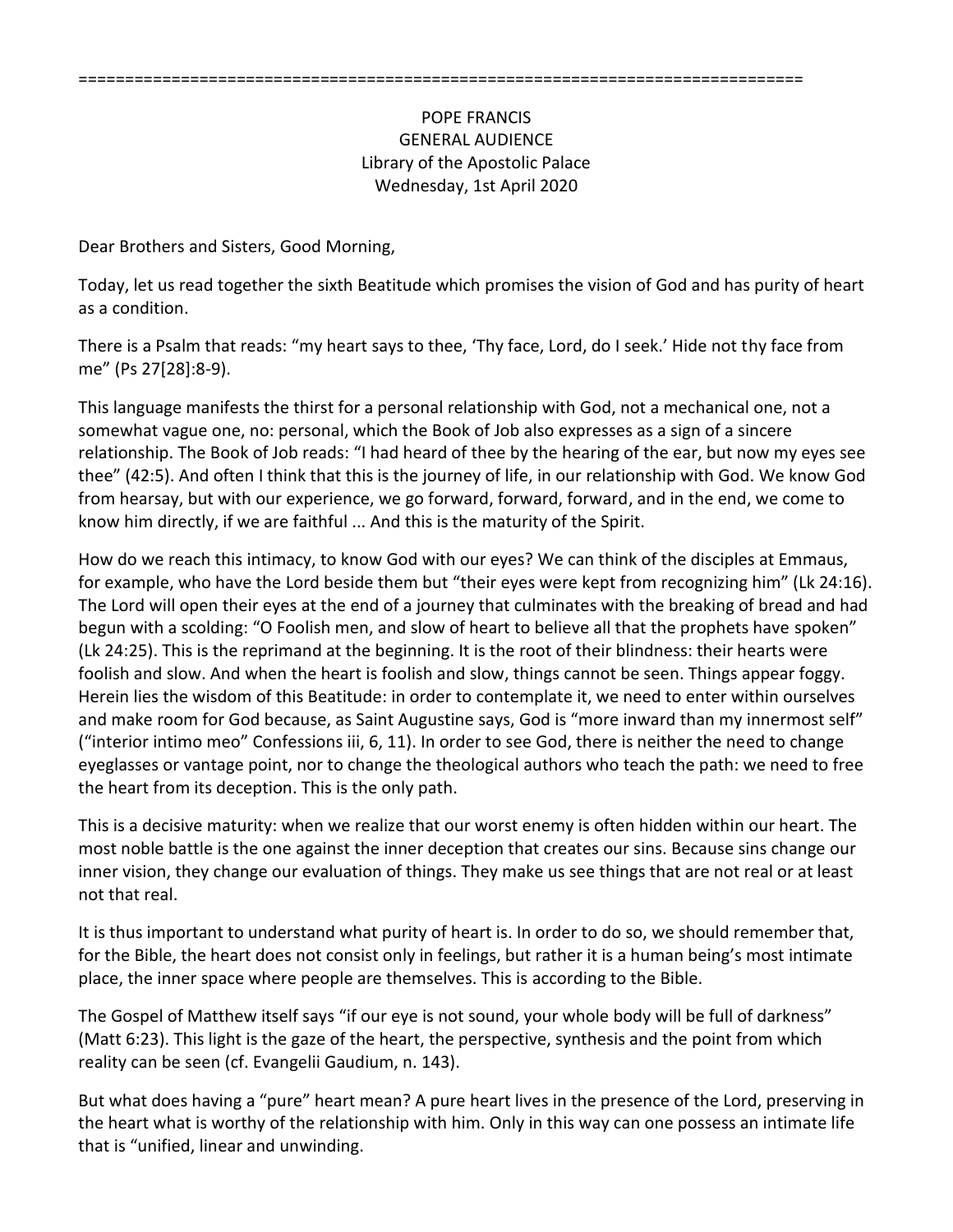A purified heart is, therefore, the result of a process that implies liberation and renunciation. Those who are pure of heart are not born that way but rather they have experienced an inner simplification, learning to renounce the evil within oneself, which the Bible calls circumcision of the heart (cf. Dt 10:16; 30:6, Ex 44:9; Jer 4:4).

This inner purification implies recognition of the part of the heart that is under the influence of evil  $-$ "You know Father, I feel this way, I think this way, I see this way and this is bad": recognizing the bad part, the part that is clouded by evil — in order to learn the art of always allowing ourselves to be trained and guided by the Holy Spirit. The journey from a sick heart, from a sinful heart, from a heart that cannot see things well because it is in sin, to the fullness of the light of the heart, is the work of the Holy Spirit. He is the one who guides us to take this journey. Through this journey of the heart, we can achieve "seeing God".

In this beatific vision, there is an escatological dimension of the future, as with all Beatitudes: it is the joy of the Kingdom of Heaven towards which we are directed. But there is also the other dimension: to see God means understanding the design of Providence in what happens to us, to recognize his presence in the Sacraments, his presence in our brothers and sisters, especially the poor and the suffering, and to recognize God there where he manifests himself (cf. Catechism of the Catholic Church, n. 2519).

This Beatitude is somewhat the fruit of the preceding ones: if we have listened to the thirst for good that dwells within us and we are aware of living of mercy, a journey of freedom begins which lasts an entire lifetime and leads us to Heaven. It is serious work, work that is carried out by the Holy Spirit if we give him the room to do it, if we are open to the action of the Holy Spirit. This is why we can say that it is mostly the work of God in us — in the trials and the purifications of life — and this is the work of God and of the Holy Spirit who brings great joy, true and profound peace. Let us not be afraid, let us open the doors of our heart to the Holy Spirit so that he may purify us and lead us forward in this journey towards full joy.

==============================================================================

## POPE FRANCIS GENERAL AUDIENCE Library of the Vatican Apostolic Palace Wednesday, 18 March 2020

Dear Brothers and Sisters, Good morning,

Today we will consider the fifth Beatitude which says: "Blessed are the merciful for they shall obtain mercy" (Mt 5:7). There is a peculiar aspect to this beatitude. It is the only one in which the cause and the fruit of happiness coincide: mercy. Those who show mercy will find mercy, they will be "shown mercy".

This theme of reciprocity of forgiveness is not found only in this Beatitude, but is recurrent throughout the Gospel. How could it be otherwise? Mercy is the very heart of God! Jesus says: "Judge not, and you will not be judged; condemn not, and you will not be condemned; forgive and you will be forgiven" (Lk 6:37). It is always the same reciprocity. And the Letter of James states that "mercy triumphs over judgment" (Jam 2:13).

But it is above all in the "Lord's Prayer" that we pray: "forgive us our debts as we also have forgiven our debtors" (Mt 6:12); and this question is taken up again at the end: "For if you forgive men their trespasses, your heavenly Father also will forgive you; but if you do not forgive men their trespasses,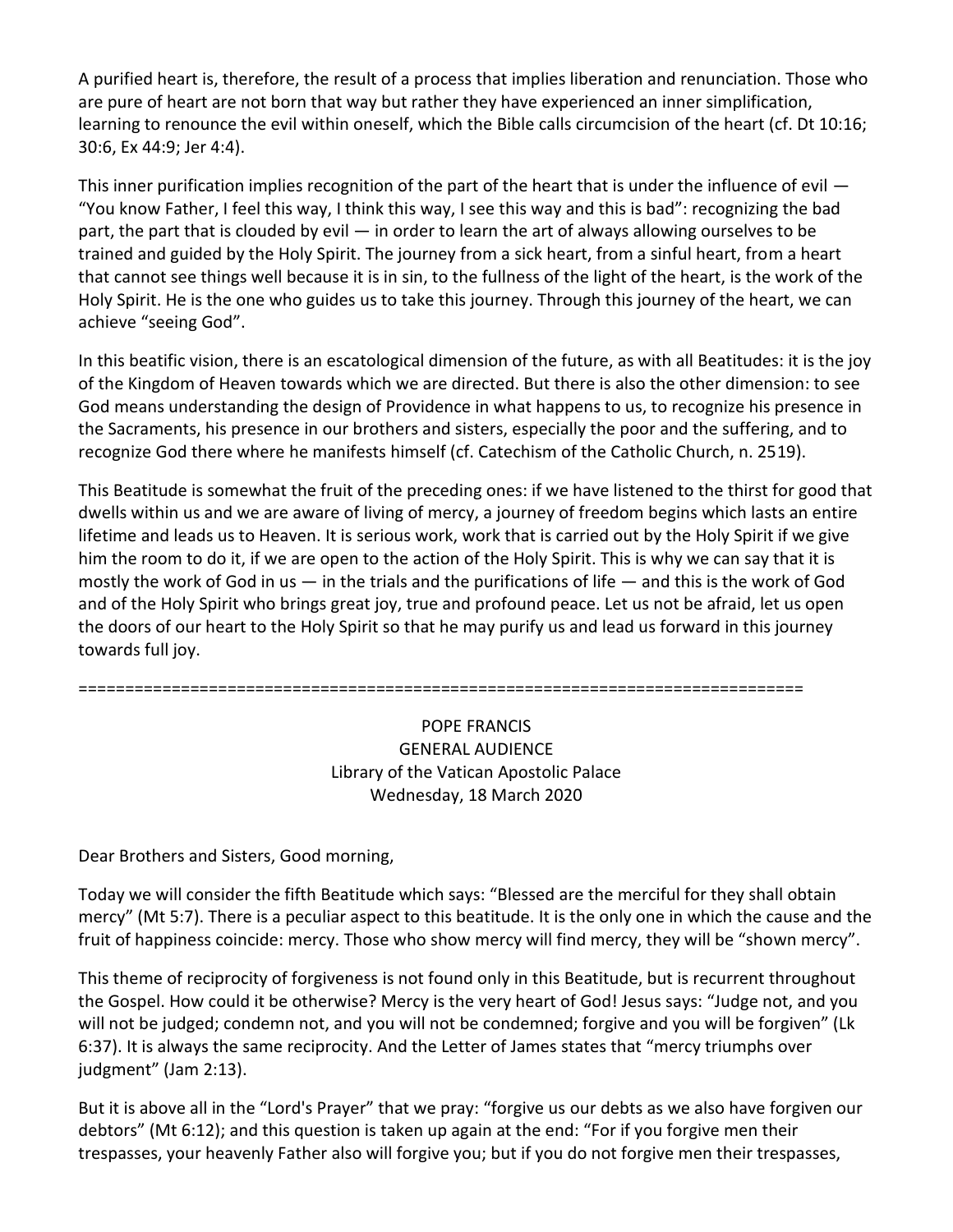neither will your Father forgive your trespasses (Mt 6:14-15; cf. Catechism of the Catholic Church, 2838).

There are two things that cannot be separated: forgiveness granted and forgiveness received. However, many people struggle; they cannot forgive. Often the harm received is so great that being able to forgive feels like climbing a very high mountain: an enormous effort; and one thinks: it cannot be done, this cannot be done. This fact of the reciprocity of mercy shows that we have to overturn the perspective. We cannot do this alone. We need God's grace, we must ask for it. Indeed if the fifth Beatitude promises mercy, and in the "Lord's Prayer" we ask for the forgiveness of debts, it means that we are essentially debtors and we need to find mercy!

We are all debtors. All of us. To God who is so generous and to our brothers and sisters. Everyone knows that he/she is not the father or mother that he or she should be, the bride or groom, the brother or sister. We are all "in deficit" in life. And we need mercy. We know that we too have done wrong. There is always something lacking in the good that we should have done.

However, our very poverty becomes our strength to forgive! We are debtors and if, as we heard at the start, we shall be measured with the same measure with which we measure others (cf. Lk 6:38), then it would suit us to widen our measure and to forgive debts; to forgive. Each person should remember that they need to forgive, they are in need of forgiveness and they need patience. This is the secret to mercy: by forgiving one is forgiven. Thus God precedes us and he forgives us first (cf. Rom 5:8). In receiving his forgiveness, we too are capable of forgiving. One's own misery and lack of justice therefore, become opportunities to open oneself up to the Kingdom of Heaven, to a greater measure, the measure of God who is mercy.

Where does our mercy come from? Jesus told us: "Be merciful, even as your Father is merciful" (Lk 6:36). The more one welcomes the Father's love, the more we can love (cf. CCC 2842). Mercy is not a dimension among others but rather the centre of Christian life. There is no Christianity without mercy [Cf. Saint John Paul II, Encyclical Dives in Misericordia (30 November 1980); Misericordae Vultus Bull (11 April 2015); Apostolic Letter Misericordia et misera (20 November 2016)]. If all our Christianity does not lead us to mercy, then we have taken the wrong path because mercy is the only true destination of all spiritual journeys. It is one of the most beautiful fruits of mercy (cf. CCC 1829).

I remember that this theme was chosen for the first Angelus that I had to recite as Pope: mercy. And this has remained very much impressed on me, as a message that I would always have to offer as Pope, a message for everyday: mercy. I remember that on that day I even had an attitude that was somewhat "brazen", as if I were advertising a book about mercy that had just been published by Cardinal Kasper. And on that day I felt very strongly that this is the message that I must offer as Bishop of Rome: mercy, mercy, please, forgiveness.

God's mercy is our liberation and our happiness. We live of mercy and we cannot afford to be without mercy. It is the air that we breathe. We are too poor to set any conditions. We need to forgive because we need to be forgiven. Thank you!

==============================================================================

POPE FRANCIS GENERAL AUDIENCE Library of the Apostolic Palace Wednesday, 11 March 2020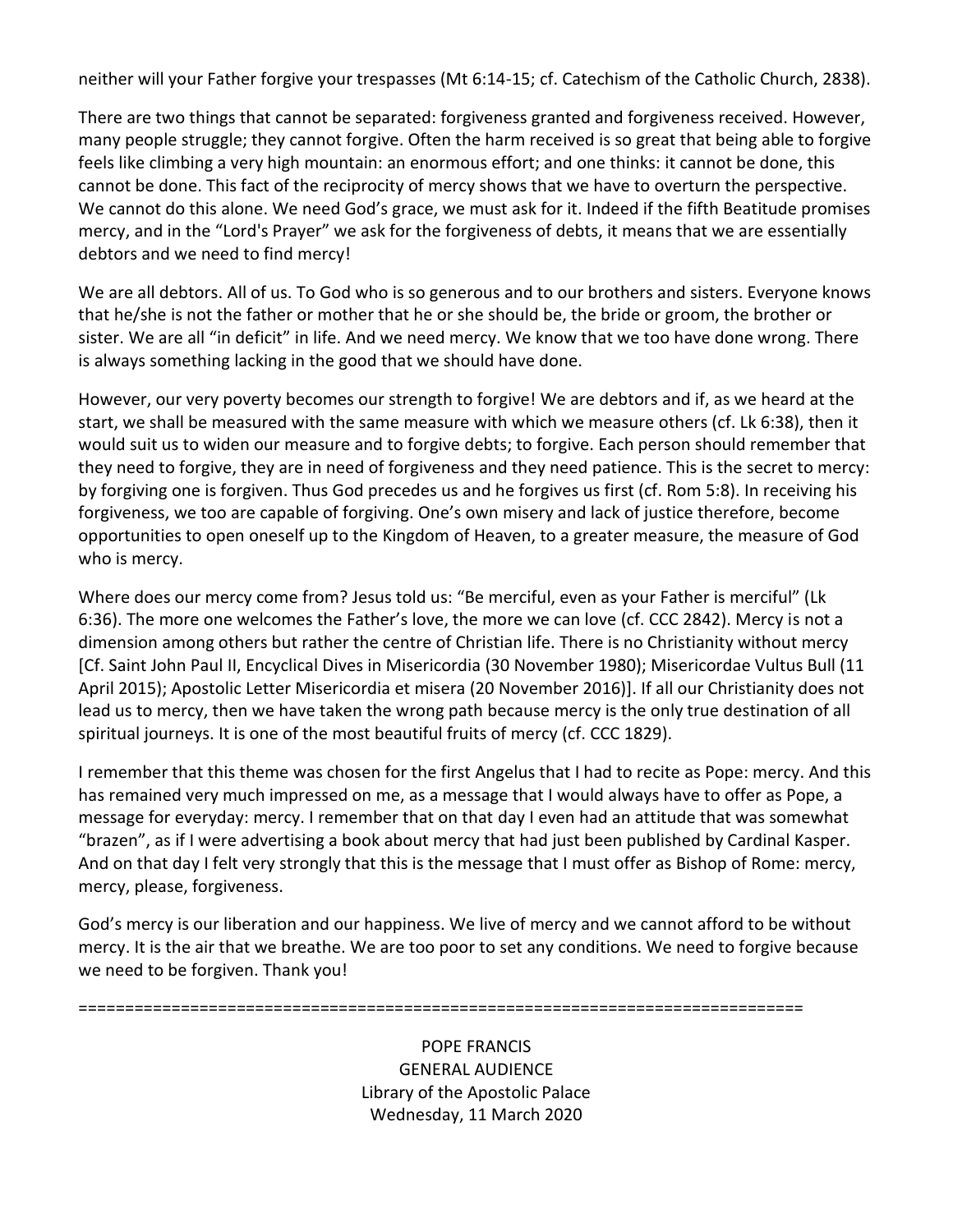Dear Brothers and Sisters, Good Morning,

At today's audience, we shall continue to meditate on the luminous path of happiness that the Lord consigned to us in the Beatitudes. We have come to the fourth one: "Blessed are those who hunger and thirst for righteousness, for they shall be satisfied" (Mt 5:6).

We have already encountered poverty in spirit and weeping. Now we face another type of weakness, one that is linked to hunger and thirst. Hunger and thirst are primary needs. They have to do with survival. This should be underscored: this does not concern a general desire, but rather a vital, daily need such as nourishment.

But what does hunger and thirst for righteousness' sake mean? We are certainly not talking about those who want vengeance. Indeed in the preceding Beatitude, we spoke about meekness. Admittedly, injustice wounds humanity. Human society urgently needs fairness, truth and social justice. Let us remember that the evil suffered by women and men throughout the world reaches the heart of God the Father. What Father would not suffer over the suffering of his children?

The Scriptures speak of the suffering of the poor and oppressed which God knows and shares. For having listened to the cry of oppression raised by children of Israel — as the Book of Exodus narrates (cf. Ex 3:7-10) — God descended to free his people. But the hunger and thirst for righteousness' sake that the Lord refers to is even more profound than the legitimate need for human justice that each man and woman carries in his/her heart.

In the "Sermon on the Mount" which takes place a little later, Jesus speaks of righteousness that is greater than human rights or personal perfection, saying, "unless your righteousness exceeds that of the scribes and Pharisees, you will never enter the kingdom of heaven" (Mt 5:20). This is the righteousness that comes from God (cf. 1 Cor 1:30).

In the Scriptures, a thirst is expressed that is more profound than a physical one, a desire at the root of our being. One psalm says: "O God, thou art my God, I seek thee; my soul thirsts for thee; my flesh faints for thee, as in a dry and weary land where no water is (Ps 63[62]:1). The Fathers of the Church speak about this anxiety that lives in the heart of mankind. Saint Augustine says: "Thou madest us for Thyself, Lord, and our heart is restless, until it rests in Thee".[1] There is an interior thirst, an inner hunger, an anxiety....

In each heart, even in that of the most corrupt and distant people, there is a hidden yearning for the light, even if it is buried under the rubble of deceit and mistakes, but there is always the thirst for truth and good which is the thirst for God. The Holy Spirit arouses this thirst. He is the living water that has shaped our dust; he is the creative breath that gave it life.

This is why the Church is sent forth to proclaim to all the Word of God, imbued with the Holy Spirit. Because the Gospel of Jesus Christ is the greatest righteousness that can be offered to the heart of humanity which has a vital need for it, even though it does not realize this. [2]

For example, when a man and woman marry, they have the intention of doing something great and beautiful, and if they keep this thirst alive, they will always find the way to move forward in the midst of difficulties with the help of Grace. Young people too have this hunger and they must not lose it! We have to protect and nourish in children's hearts, the desire for love, tenderness and welcoming that they express in their sincere and luminous outbursts.

Each person is called to rediscover what truly matters, what they truly need, what makes life good, and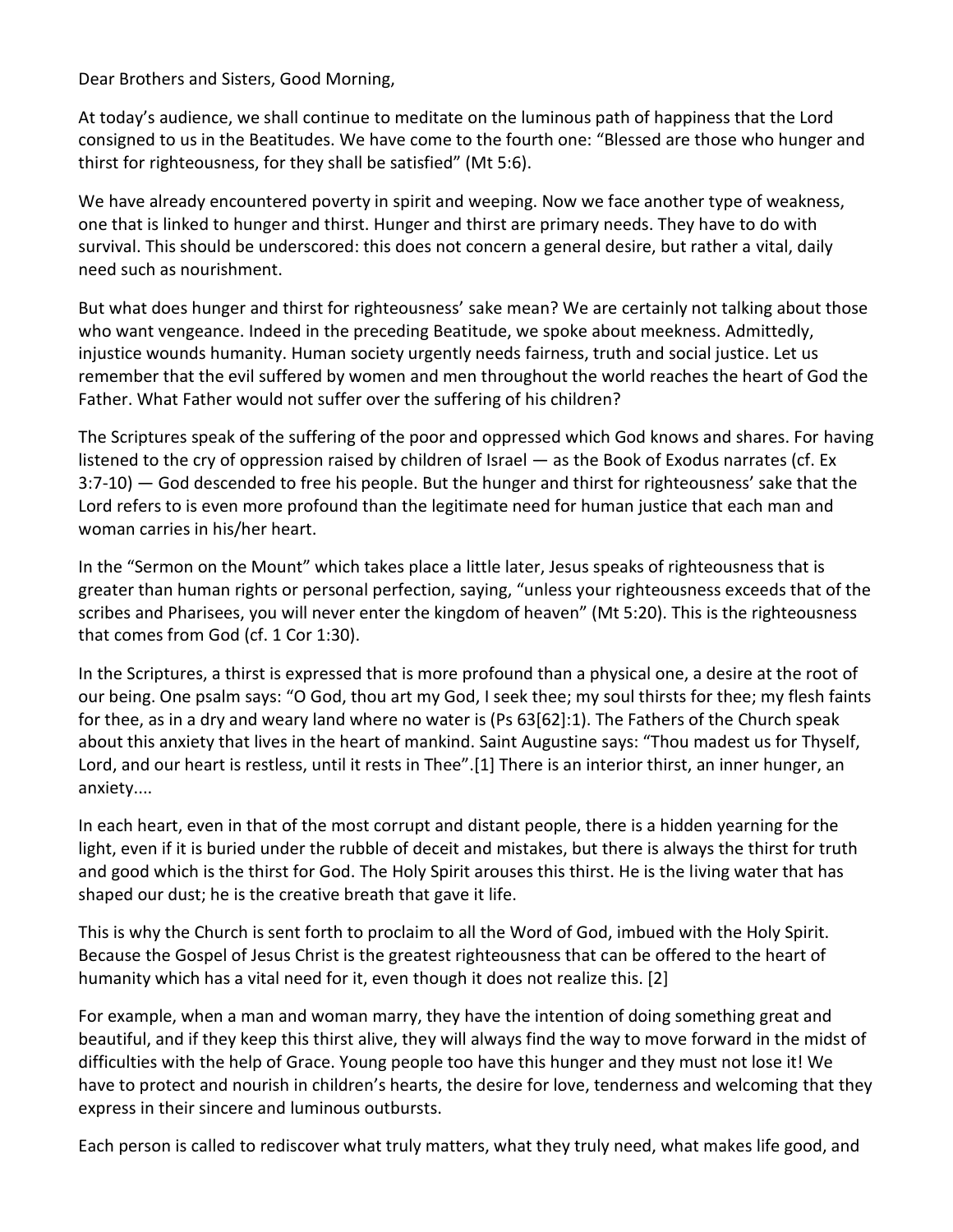at the same time, what is secondary and what one can easily do without.

In this Beatitude, Jesus announces — hunger and thirst for righteousness — which is a thirst that will not be disappointed; a thirst that, if supported, will be satisfied and always have a positive outcome because it corresponds with God's own heart, with his Holy Spirit that is love, and also with the seed that the Holy Spirit sowed within our hearts. May the Lord grant us this grace: to have this thirst for righteousness which is the very desire to find him, to see God and to do good unto others.

At this time, I would like to address all the sick who have contracted the virus and the many who suffer from the uncertainty of their respective illnesses. I offer a heartfelt thanks to the hospital staff, the physicians, male and female nurses and volunteers who are close to the people who are suffering at this very difficult time. I thank all Christians, all the men and women of good will who pray at this moment, in unison, whichever religious tradition they belong to. I warmly thank you for this effort. However, I would not want this suffering, this epidemic that is so strong, to cause us to forget the poor Syrians who are suffering on the border between Greece and Turkey: a people who have been suffering for years. They have to flee war, hunger and illness. Let us not forget our brothers and sisters and the many children who are suffering there.

I also warmly thank the "Due Palazzi" Parish for the text of the Via Crucis for Good Friday, which I received yesterday. Thank you all for your deep meditation.

[1] Confessions, n. 1,1.5.

[2] Cf. Catechism of the Catholic Church, n. 2017: "The grace of the Holy Spirit confers upon us the righteousness of God. Uniting us by faith and Baptism to the Passion and Resurrection of Christ, the Spirit makes us sharers in his life".

=============================================================================

## DESERT POPE FRANCIS GENERAL AUDIENCE St Peter's Square Wednesday, 26 February 2020

Dear Brothers and Sisters, Good Morning,

Today, Ash Wednesday, we begin our Lenten journey, a 40-day journey towards Easter, towards the heart of the liturgical year and of faith. It is a journey that follows the one of Jesus, who at the start of his ministry, withdrew to the desert for 40 days to pray and fast, and was tempted by the devil. Today, I would like to speak precisely about the spiritual significance of the desert. What does the desert mean spiritually for all of us, also for those of us who live in cities? What does the desert mean?

Let us imagine that we are in a desert. The first feeling would be that of being enveloped by a great silence: no sound besides the wind and our own breathing. The desert is a place of detachment from the din that surrounds us. It is the absence of words to make room for another Word, the Word of God, that caresses our hearts like a light breeze (cf. 1 Kings 19:12). The desert is the place of the Word with a capital W. Indeed in the Bible, the Lord loves to speak to us in the desert. It is in the desert that he gave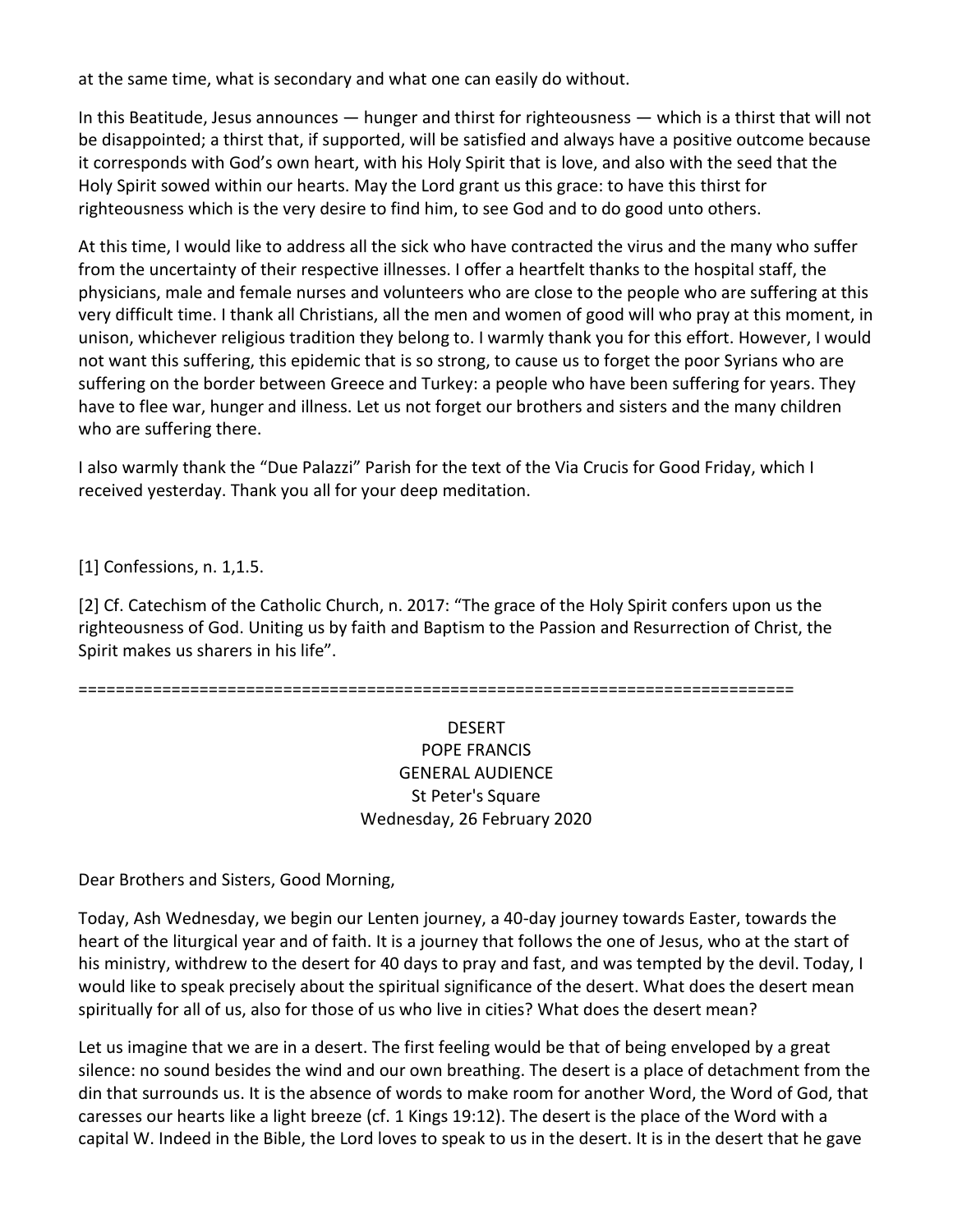Moses the "ten words", the Ten Commandments. And when the people distance themselves from him, becoming like an unfaithful wife, God says: "So I will allure her; I will lead her into the desert and speak to her heart.... She shall respond there as in the days of her youth" (Hos 2:16-17). The Word of God is heard in the desert. It is like a soft sound. The Book of Kings says that the Word of God is like a sonorous thread of silence. In the desert one finds a renewed intimacy with God, the Lord's love. Jesus loved to withdraw daily to deserted places and pray (cf. Lk 5:16). He taught us how to seek the Father who speaks to us in silence. And it is not easy to be silent in the heart because we always try to talk a little, to be with others.

Lent is a favourable time to make room for the Word of God. It is the time to switch off the television and open the Bible. It is the time to separate from mobile phones and connect to the Gospel. When I was a child there was no television but there was the habit of not listening to the radio. Lent is a desert. It is a time to give up something, to distance ourselves from mobiles and connect to the Gospel. It is the time to give up useless words, gossip and slander and to talk to and be informal with the Lord. It is the time to dedicate ourselves to a healthy ecology of the heart, to cleanse it. We live in an environment that is polluted by too much verbal violence, by many offensive and noxious words that the internet amplifies. Nowadays, we insult each other as if we were saying "Good Morning". We are submerged by the empty words of advertising, of underhanded messages. We have become accustomed to hearing everything about everyone and we run the risk of slipping into a worldliness that sullies the heart and there is no bypass to heal this. Only silence. We struggle to distinguish the voice of the Lord speaking to us, the voice of conscience, the voice of goodness. By calling us to the desert, Jesus invites us to listen to what matters, to what is important, to the essential. Replying to the devil who tempted him [Jesus] said: "Man shall not live by bread alone, but by every word that proceeds from the mouth of God" (Mt 4:4). We need the Word of God like bread, [even] more than bread. We need it to speak with God: we need to pray. Because only before God do the inclinations of the heart come to light and the duplicity of the spirit cease. The desert is a place of life not of death because speaking to the Lord in silence, gives us life again.

Let us try to think of a desert again. The desert is the place of the essential. Let us look at our lives: how many useless things surround us! We chase after thousands of things that seem necessary and that in reality are not. How good it would be for us to free ourselves from many superfluous realities, to rediscover what matters, to rediscover the faces of those who are beside us! Jesus also sets us an example of this: fasting. Fasting is knowing how to give up things that are vain and superfluous in order to reach the essential. Fasting is not only for losing weight. Fasting is actually going to the essential. It is seeking the beauty of a simpler life.

Lastly, the desert is a place of solitude. Today too, there are many deserts near us. They are the lonely and neglected people. How many poor and elderly people are near us and live in silence, without making any noise, marginalized and discarded!. Speaking about them does not increase the ratings. But the desert leads us to them, to those who were stifled and who silently ask for our help: many silent gazes that ask for our help. The journey in the Lenten desert is a journey of charity towards the weakest.

Prayer, fasting, works of mercy. This is the path of the Lenten desert.

Dear brothers and sisters, God made his promise through the voice of the Prophet Isaiah: "Behold I am doing a new thing; ... I will make a way in the wilderness" (Is 43:19). A new path opens up in the desert, which takes us from death to life. We enter the desert with Jesus and we will leave it experiencing Easter, the power of God's love which renews life. It will happen to us just as it does to deserts that blossom in spring, suddenly sprouting buds and plants "out of nothing". Take courage, let us enter this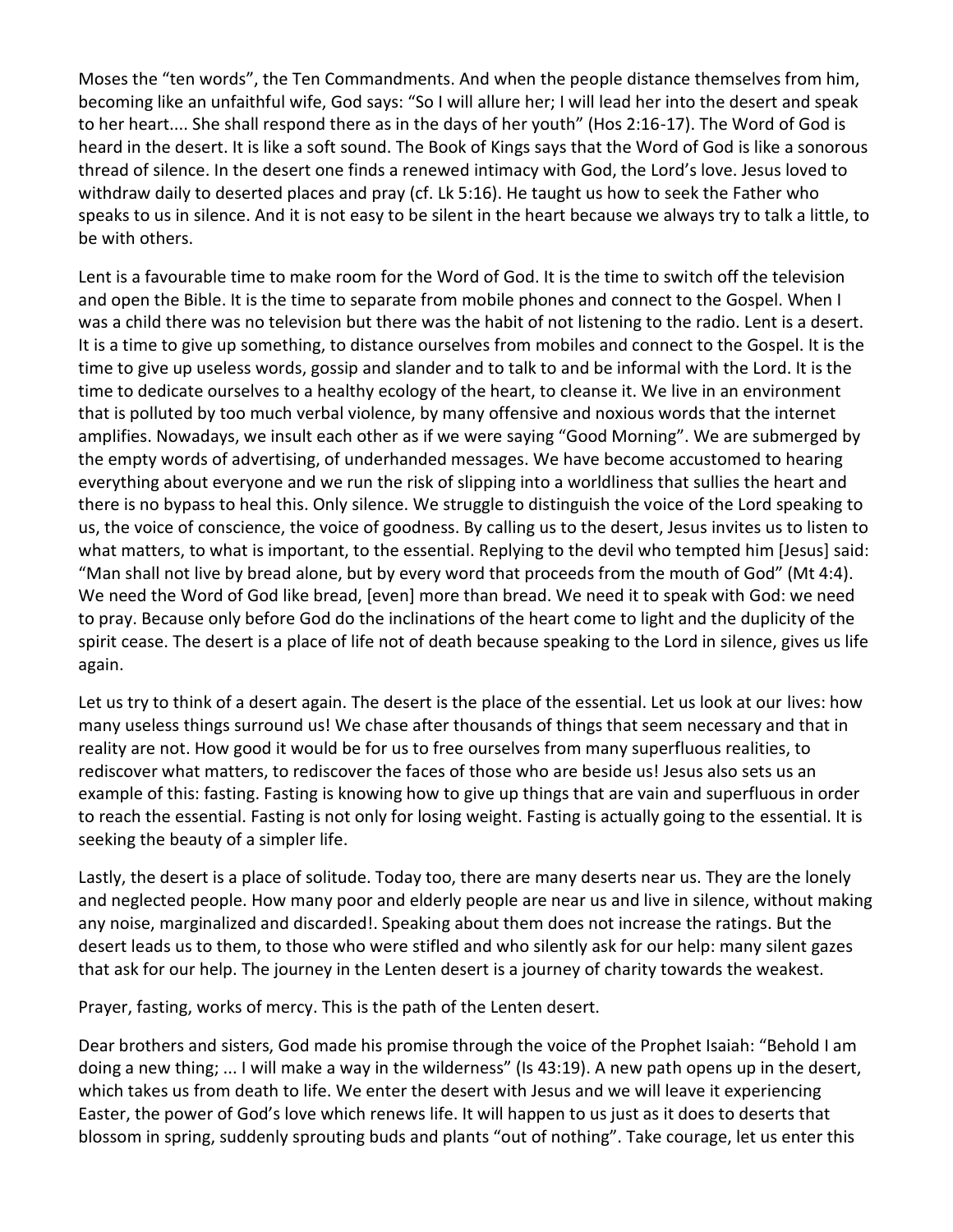Lenten desert. Let us follow Jesus in the desert: with him, our deserts will blossom.

==============================================================================

#### POPE FRANCIS GENERAL AUDIENCE Paul VI Audience Hall Wednesday, 19 February 2020

Dear Brothers and Sisters, Good Morning,

In today's catechesis we consider the third of the eight Beatitudes from the Gospel of Matthew: "Blessed are the meek, for they shall inherit the earth" (Mt 5:5).

Here, the term "meek", literally means sweet, docile, gentle, devoid of violence. Meekness manifests itself in times of conflict. It can be seen by how one reacts to a hostile situation. Anyone can appear meek when everything is peaceful, but how does one react "under pressure", if one is under attack, offended, threatened?

In one passage, Saint Paul refers to "the meekness and gentleness of Christ" (2 Cor 10:1). Meanwhile, Saint Peter recalls the attitude of Jesus during his Passion: he did not respond nor threaten because "he trusted to him who judges justly" (1 Pt 2:23). And the meekness of Jesus can be clearly seen in his Passion.

In Scripture, the word "meek" also indicates one who does not have earthly property. Thus, we are struck by the fact that the third Beatitude says precisely that the meek "shall inherit the earth".

In reality, this Beatitude quotes Psalm 37 which we heard at the beginning of the catechesis. There too, meekness and earthly possessions are juxtaposed. If one thinks about it, these two things appear to be incompatible. Indeed the possession of land is a typical setting for conflict: people often fight over a territory in order to dominate a particular area. The stronger one prevails in war and conquers other lands.

But let us look more closely at the verb that is used to indicate the possessions of the meek: they do not conquer the earth. It does not say "Blessed the meek for they shall conquer the earth". They "inherit it". Blessed are the meek, for they shall "inherit" the earth. In the Scriptures the verb "inherit" has a much deeper meaning. The People of God actually refer to the land of Israel which is the Land of the Promise, as their "inheritance".

That land is a promise and a gift to the People of God and it becomes the symbol for something much greater than a simple territory. There is a "land" — allow me to play on words — which is Heaven, that is the land towards which we are journeying: the new heavens and the new earth towards which we are going (cf. Is 65:17; 66:22; 2 Pt 3:13; Ap 21:1).

Therefore the meek are those who "inherit" the most sublime of territories. They are not cowards, "weak" people who find a moral expedient to avoid difficulties. Quite the contrary! They are people who have received an inheritance and do not wish to squander it. The meek are not accommodating, but rather they are Christ's disciples who have learned how to protect quite another earth. They protect their peace. They protect their relationship with God and they protect his gifts, God's gifts, preserving mercy, fraternity, trust, hope, because meek people are merciful, fraternal, trusting people with hope.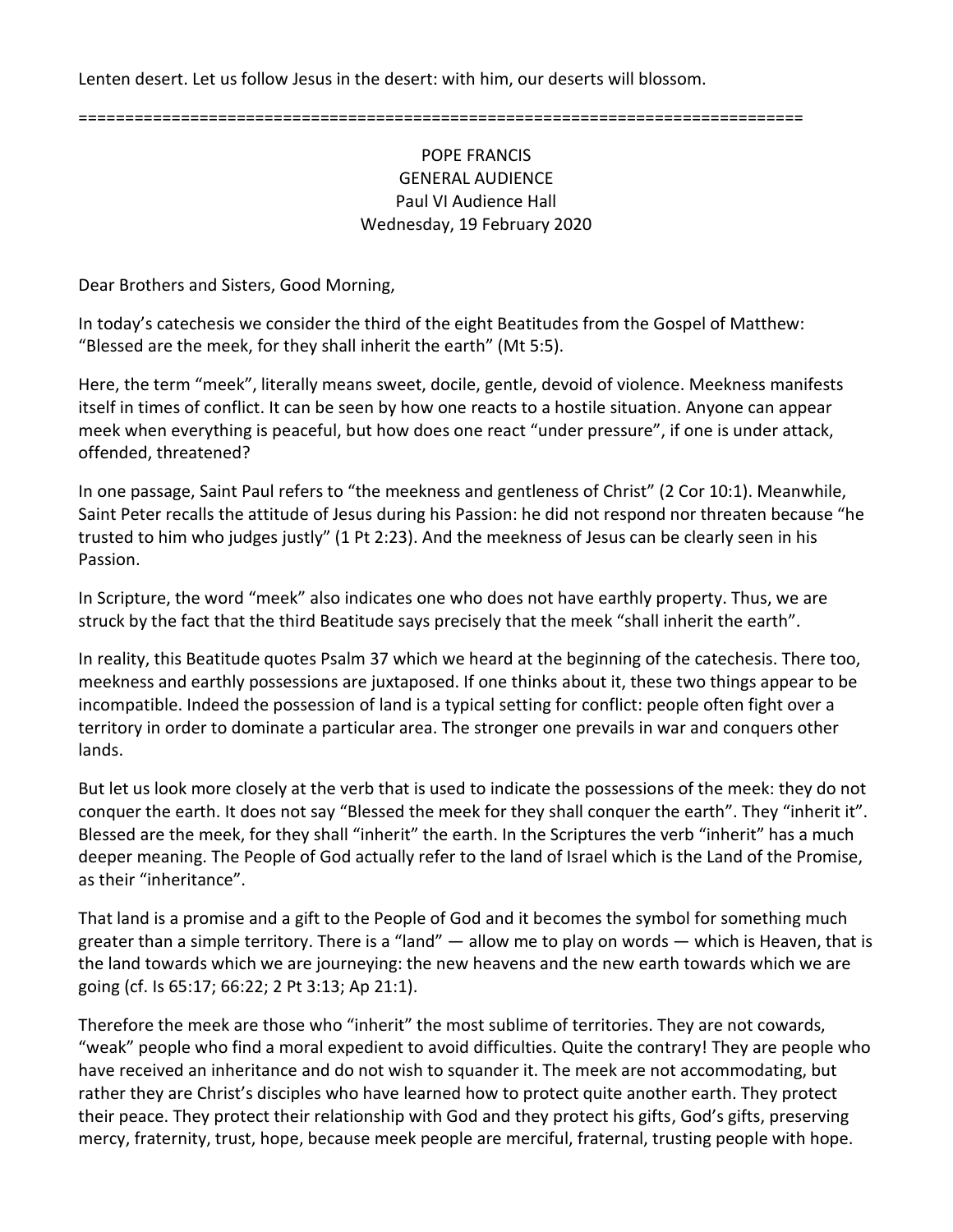Here we have to mention the sin of "anger", a violent surge whose impulse we all understand. Who has not been angry at some point? Everyone [has]. We have to reconsider this Beatitude and ask ourselves a question: how many things have we destroyed in anger? How many things have we lost? A moment of anger can destroy many things. One loses control and does not value what is truly important. And one can ruin a relationship with a brother or sister, sometimes beyond any remedy. Many brothers or sisters no longer speak to each other because of anger. They distance themselves from each other. It is the opposite of meekness. Meekness brings people together. Anger separates.

Meekness can conquer many things. Meekness is capable of winning over hearts, saving friendships and many other things besides. People become angry, but then they calm down, they think it over and retrace their steps. In this way, one can rebuild with meekness.

"The "earth" to be conquered with meekness is the salvation of that brother whom the Gospel of Matthew mentions: "If he listens to you, you have gained your brother" (Mt 18:15). There is no earth more beautiful than the heart of others. There is no finer territory to attain than that of the peace found again with a brother or sister. And this is the earth to be inherited through meekness!

==============================================================================

## POPE FRANCIS GENERAL AUDIENCE Paul VI Audience Hall Wednesday, 12 February 2020

Dear Brothers and Sisters, Good Morning,

We have started the journey of the Beatitudes and today, we will pause on the second one: Blessed are those who mourn, for they shall be comforted.

In the Greek in which the Gospel was written, this beatitude is expressed with a verb that is not in the passive form — in fact the Blessed do not endure this mourning — but in the active form: "they afflict themselves": they cry but from within. It has to do with a teaching that has become central to Christian spirituality and which the Desert Fathers, namely the first monks in history, referred to as "penthos", that is, an inner suffering that opens out to a relationship with the Lord and our neighbour; to a renewed relationship with the Lord and neighbour.

In the Scriptures, this weeping, can have two aspects: the first is for the death or suffering of someone. The other aspect is the tears for the sin  $-$  for one's own sin  $-$ , when the heart bleeds for the suffering of having offended God and neighbour.

It is therefore a case of loving the other in such a way as to be bonded to him/her to the point of sharing their suffering. There are many people who remain distant, one step behind. It is important instead that others enter our heart.

I have often spoken about the gift of tears and of how precious this is. Can one love in a cold way? Can one love as a function, out of duty? Certainly not. There are some afflicted people who need comforting but sometimes there are also some comforted ones who need to be afflicted, reawakened, who have a heart of stone and have forgotten how to cry. There is also the need to reawaken those who do not know how to be moved by the suffering of others.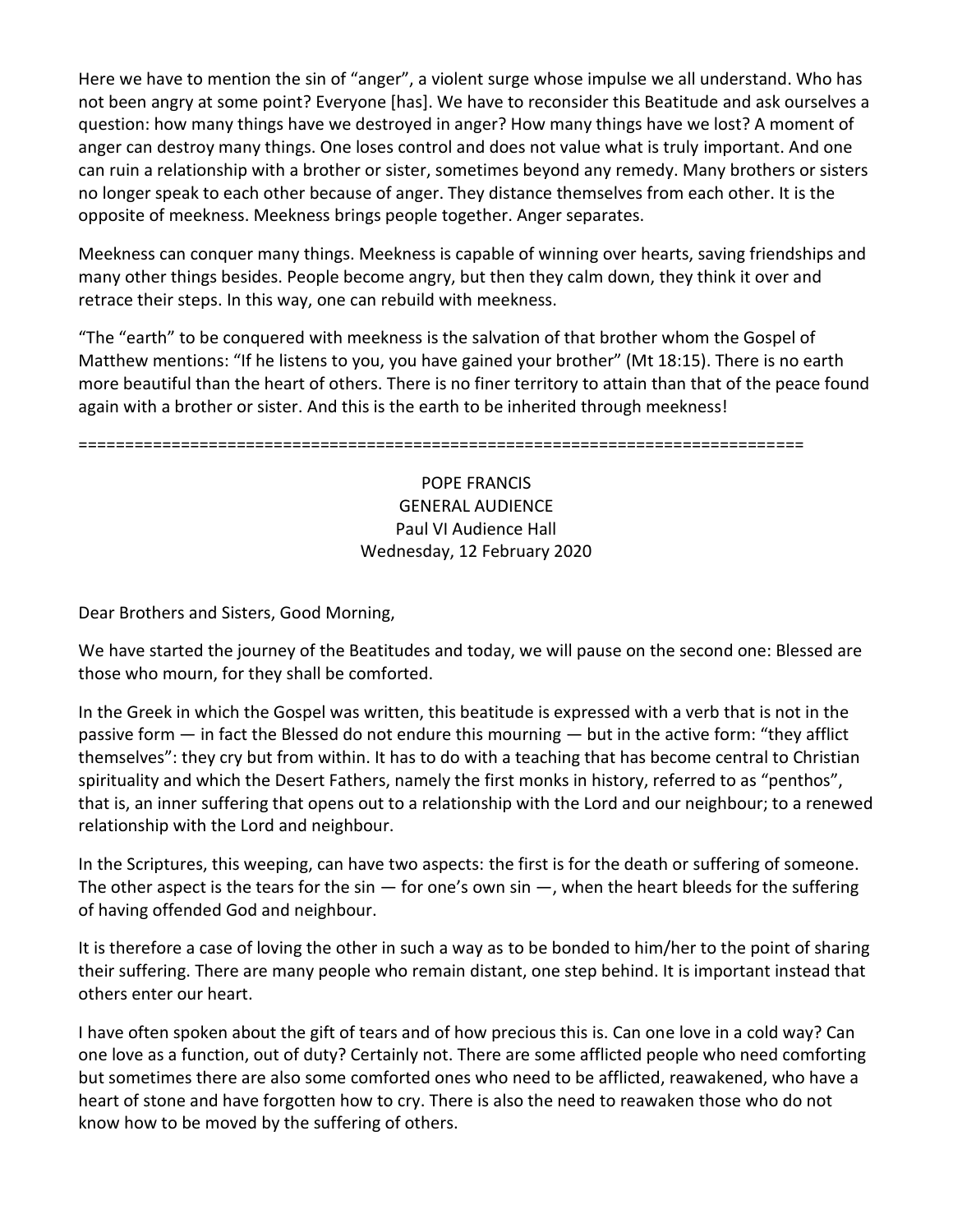Grief, for example, is a bitter path but it can serve to open our eyes to life and the sacred and irreplaceable value of each person, and at that moment, one realizes how short time is.

There is a second meaning to this paradoxical Beatitude: crying for the sin.

Here we have to distinguish: there are those who become angry because they made a mistake. But this is pride. Instead, there are those who cry for the wrong done, for the good omitted, for the betrayal of the relationship with God. This is crying for not having loved, that springs from caring about the life of others. Here one cries because one does not match the Lord who loves us so much, and the thought of the good not done makes one sad. This is the sense of the sin. These people say: "I have hurt the one I love" and this causes them to suffer to the point of tears. May God be blessed if these tears arrive!

This is the issue of one's errors that need to be faced, difficult but vital. Let us think about the weeping of Saint Peter which takes him to a new and much truer love. It is weeping that purifies, renews. Peter looked at Jesus and cried: his heart had been renewed. Unlike Judas who would not accept that he had made a mistake and, poor wretch, killed himself. To understand sin is a gift from God, it is the work of the Holy Spirit. We cannot understand sin on our own. It is a grace that we have to ask. Lord may I understand the evil I have committed or might commit. This is a great gift and after understanding this, comes the weeping of repentance.

One of the first monks, Ephrem the Syrian said that a face streaming with tears is indescribably beautiful (cf. Sermo Asceticus). The beauty of repentance, the beauty of weeping, the beauty of contrition! As always Christian life has its best expression in mercy. Wise and blessed are those who welcome the suffering that is bound to love because they will receive the comfort of the Holy Spirit which is the tenderness of God who forgives and corrects. God always forgives. Let us not forget this. God always forgives, even the worst of sins, always. The problem is within us who grow tired of asking for forgiveness. We withdraw into ourselves and we do not ask for forgiveness. This is the problem. But he is there to forgive us.

If we always remember that God "does not deal with us according to our sins, nor requite us according to our iniquities" (Ps 103[102]:10), we will live in mercy and compassion, and love will appear within us. May the Lord grant us to love abundantly, to love with a smile, with closeness, with service and also with tears.

=============================================================================

POPE FRANCIS GENERAL AUDIENCE Paul VI Audience Hall Wednesday, 5 February 2020

Dear Brothers and Sisters, Good Morning,

Today we are examining the first of the eight Beatitudes of the Gospel of Matthew. Jesus begins to proclaim his path to happiness with a paradoxical announcement: "Blessed are the poor in spirit, for theirs is the kingdom of heaven" (5:3). It is a surprising path and poverty is a strange condition for beatitude.

We have to ask ourselves: what does he mean here by the "poor"? If Matthew had only used this word, then the meaning would have been simply economic, that is, it would have meant people who have few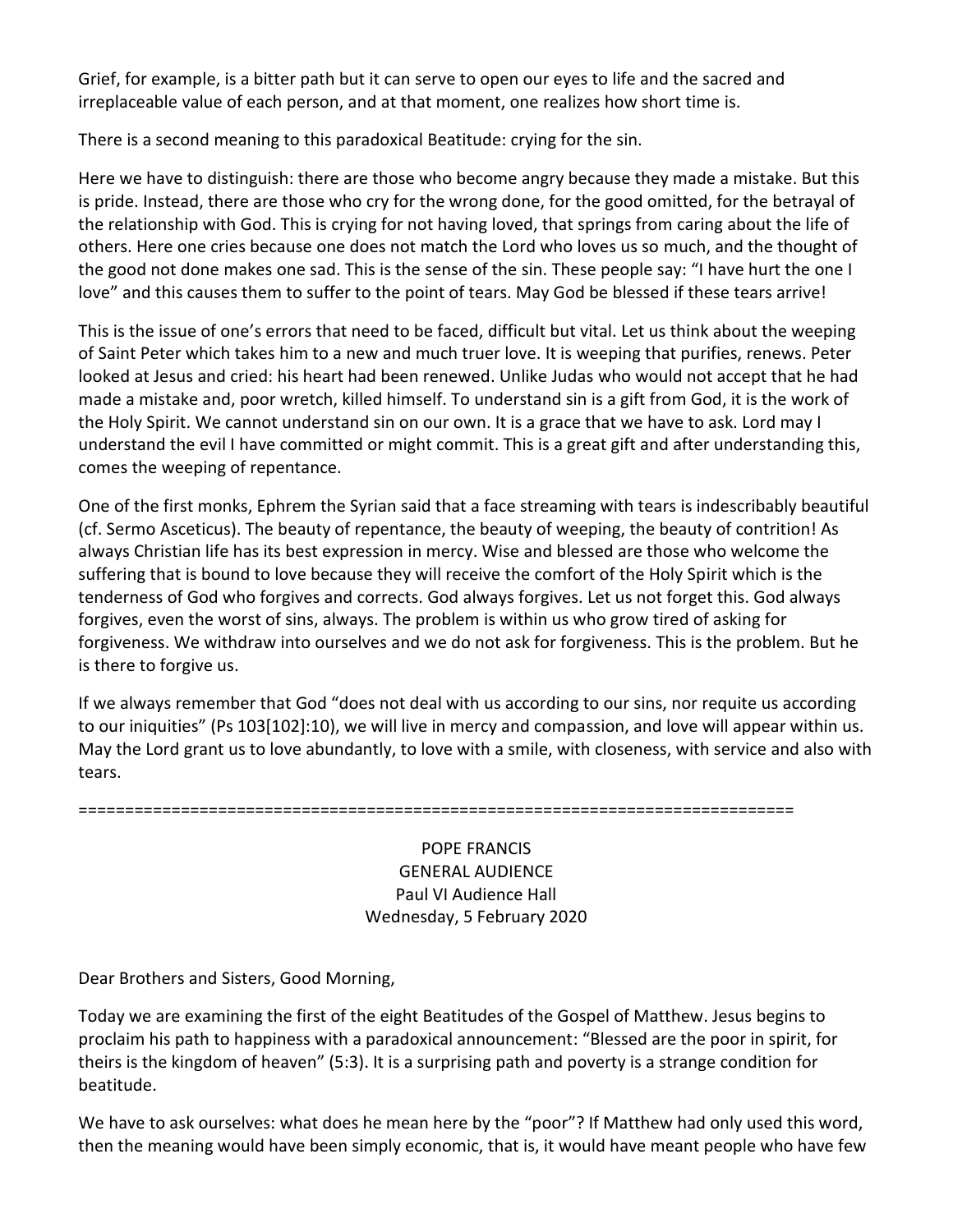or no means of sustenance and are in need of the help of others.

However, unlike Luke's, the Gospel of Matthew speaks about "poor in spirit". What does this mean? According to the Bible, the spirit is the breath of life that God communicated to Adam: it is our most intimate dimension, let us say the spiritual dimension, the most intimate one, the one that makes us human beings, the profound core of our being. Thus, "the poor in spirit" are those who are and who feel poor, mendicants in their intimate being. Jesus proclaims them Blessed because the kingdom of heaven belongs to them.

How many times have we been told the opposite! You have to be something in life, be someone ... One must make a name for oneself.... Loneliness and unhappiness stem from this: if I have to be "someone", then I am in competition with others and I worry excessively about my ego. If I do not accept being poor, I hate everything that reminds me of my fragility. Because this fragility prevents me from becoming an important person, someone who is rich, not only moneywise, even well-known: everything.

Before oneself, everyone knows well that, as much as one does one's best, he/she remains radically incomplete and vulnerable. There is no trick to cover up this vulnerability. Each of us is vulnerable inside. One has to see where. But how trying life is if one does not accept one's limitations! Life is hard. One lives poorly. One does not digest the limitation; [yet] it is there. Proud people do not ask for help. They cannot ask for help. It does not come easily to them to ask for help because they have to appear self-sufficient. And how many of them do need help, but their pride prevents them from asking for help. And how difficult it is to admit a mistake and ask for forgiveness! When I offer advice to newlyweds who ask me how to live their marriage well, I tell them: "There are three magic words: may I, thank you, I am sorry". They are words that come from poverty in spirit. One must not be intrusive but rather say excuse me: "Do you think it is good to do this?", so there can be dialogue in the family, spouses are in dialogue. "You did this for me, thank you I needed it". We always make mistakes, one slips: "I am sorry". And usually couples, newlyweds those who are here and are numerous tell me: "The third one is the hardest", saying sorry, asking for forgiveness. Because proud people cannot do this. They cannot say they are sorry: they are always right. They are not poor in spirit. The Lord instead, never grows tired of forgiving. Unfortunately, it is we who get tired of asking for forgiveness (cf. Angelus, 17 March 2013). The tiredness of asking for forgiveness. This is a bad state!

Why is it difficult to ask for forgiveness? Because it humiliates our hypocritical image. And yet, constantly seeking to hide one's weaknesses is tiring and distressing. Jesus Christ tells us: being poor is an opportunity for grace; and he shows us the way out from this difficulty. We are given the right to be poor in spirit because this is the path to the Kingdom of God.

But a fundamental thing must be mentioned: we do not have to transform ourselves to become poor in spirit. We do not have to undergo any transformation because we already are! We are poor ... or more clearly: we are "wretched" in spirit! We are in need of everything. We are all poor in spirit, we are beggars. It is the human condition.

The Kingdom of God is of the poor in spirit. There are those who have kingdoms in this world: they have goods and comforts. But they are kingdoms that end. The power of men and women, even of the greatest empires, pass and disappear. Often we see on the television news or in newspapers that that strong, powerful leader or that government that existed yesterday and no longer exists today, has fallen. The wealth of this world fades away and so does money. The elderly used to teach us that shrouds have no pockets. It is true. I never saw a removal truck behind a funeral procession: no one takes anything with them. This wealth stays here.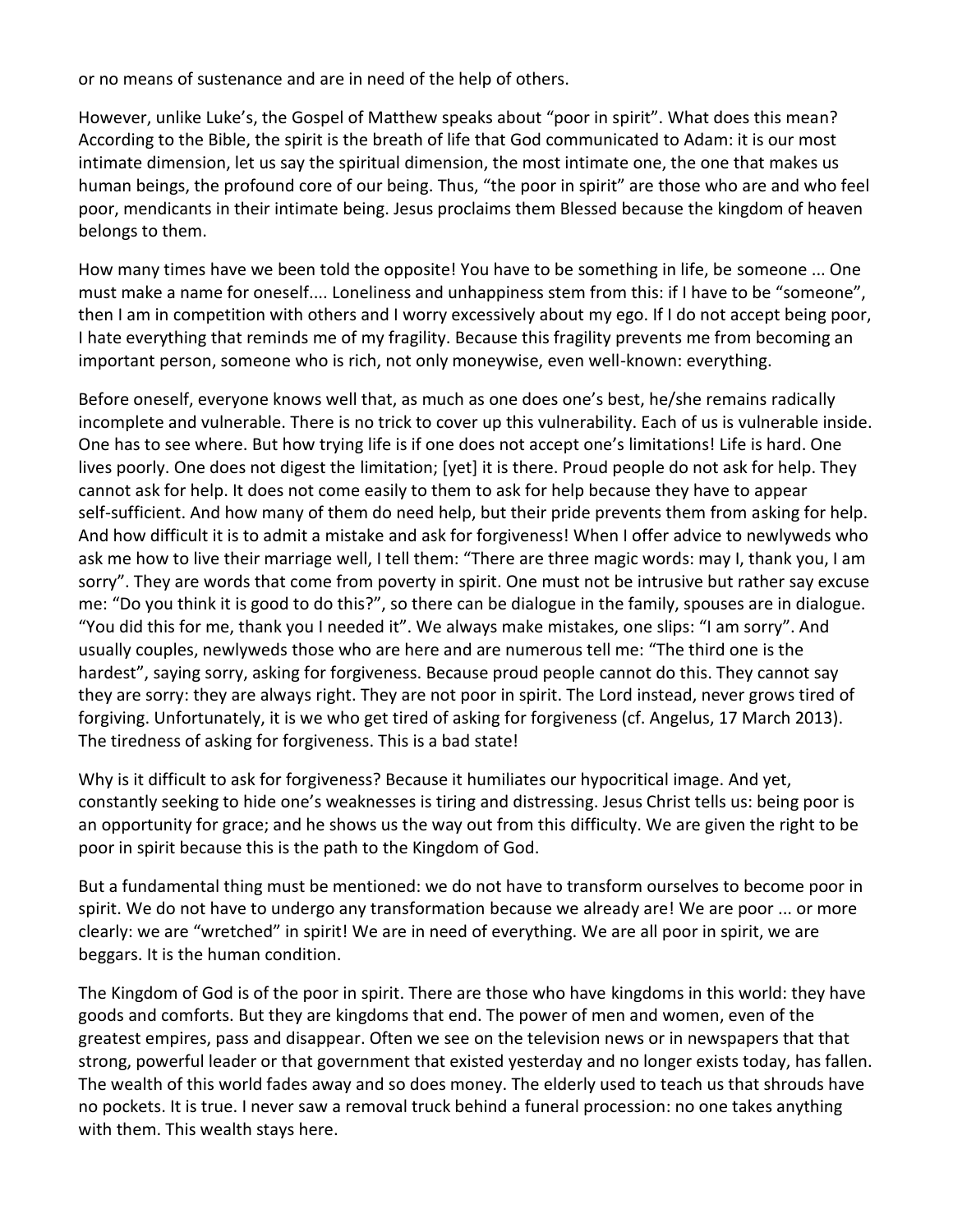The Kingdom of God belongs to the poor in spirit. There are those who have kingdoms in this world, they have goods and comforts. But we know how they end. Only those who know how to love what is truly good more than themselves, reign. And this is the power of God.

In what way did Christ show his power? It was by doing what the kings of the earth do not do: give his life for mankind. And this is true power. The power of fraternity, the power of charity, the power of love, the power of humility. This is what Christ did.

Herein lies true freedom: those who have this power of humility, of service, of fraternity are free. The poverty praised in the Beatitudes is at the service of this freedom.

Because there is a poverty that we have to accept, that of being alive, and a poverty that instead we have to seek, the practical one, in the things of this world, in order to be free and to be able to love. We should always seek freedom of the heart, the freedom that has its roots in our own poverty.

===========================================================================

POPE FRANCIS GENERAL AUDIENCE Paul VI Audience Hall Wednesday, 29 January 2020

Dear Brothers and Sisters, Good Morning,

Today we are beginning a series of catecheses on the Beatitudes in Matthew's Gospel (5:1-11). This passage, which starts the "Sermon on the Mount", illuminated the lives of believers and also that of many non-believers. It is difficult not to be touched by these words of Jesus, and the desire to understand them and welcome them ever more fully is righteous. The Beatitudes provide the "identity card" of Christians — this is our identity card — because they outline the face of Jesus himself, his style of living.

Let us now frame Jesus' words within a wider context. Over the next catecheses we will comment on each individual Beatitude, one by one.

First of all, how the proclamation of this message occurred, is important: seeing the multitude that followed him, Jesus scaled the gentle slope overlooking the Sea of Galilee, sat down and, turning to the disciples, announced the Beatitudes. His message was thus addressed to his disciples. However, the multitude, that is, all of humanity, was on the horizon. It is a message for all of humanity.

Moreover, the "mount" recalls Sinai, where God gave Moses the Commandments. Jesus begins to teach a new law: to be poor, to be meek, to be merciful.... These "new commandments" are much more than a set of rules. Indeed, Jesus does not impose anything but reveals the way of happiness  $-$  his way  $-$  by repeating the word "blessed" eight times.

Each Beatitude is composed of three parts. Firstly, there is always the word "blessed". Then there is the situation in which the blesseds find themselves: poverty of spirit, affliction, hunger and thirst for justice, and so on. Lastly, there is the reason for the beatitude, introduced by the conjunction "because": "Blessed are they because, blessed are those because...". The eight Beatitudes are like this and it would be good to learn them off by heart so as to repeat them, to have this law that Jesus gave us, precisely in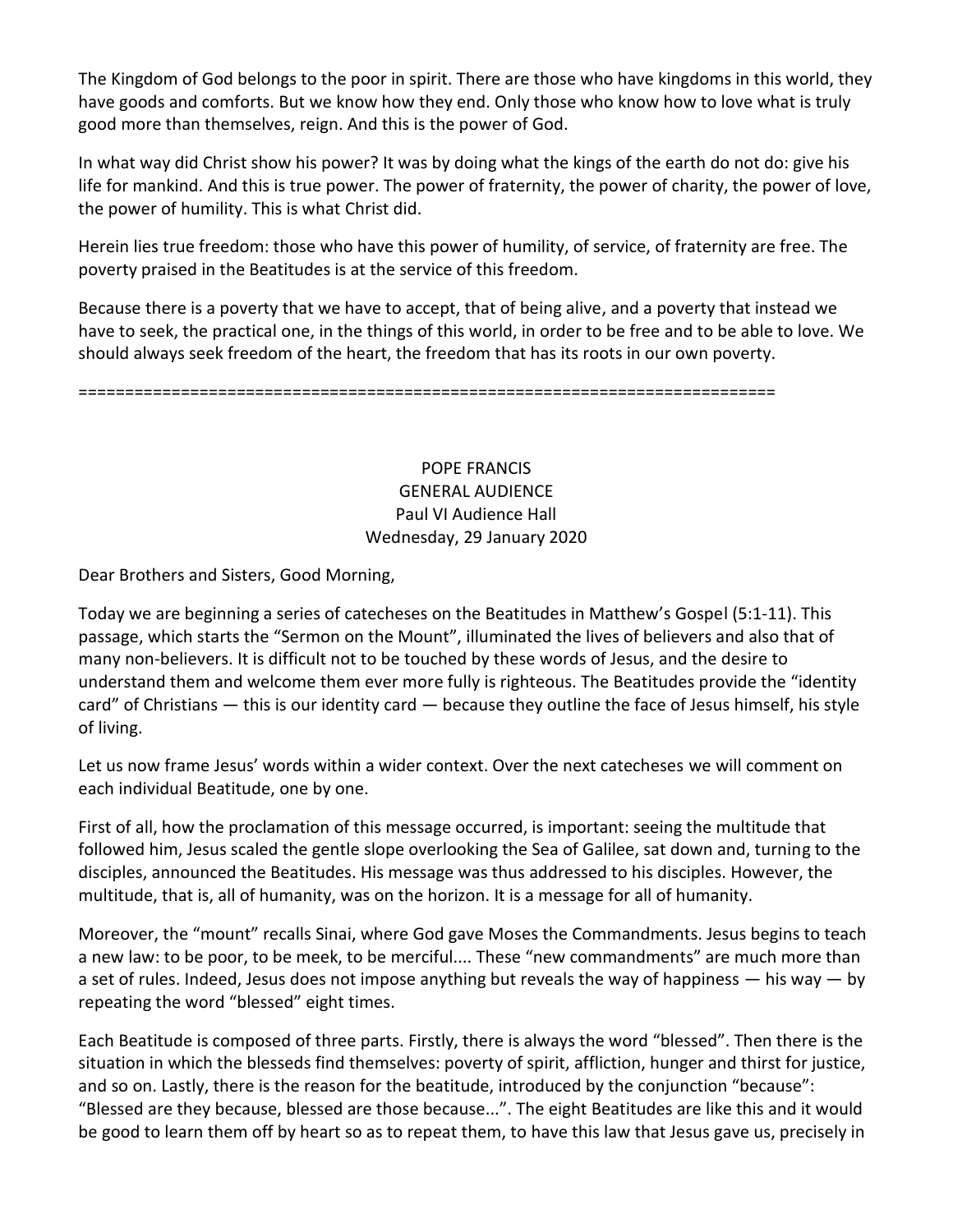our minds and hearts.

Let us pay attention to this fact: the reason behind the Beatitudes is not a current situation, but rather the new condition that the blessed receive as a gift from God: because "theirs is the Kingdom of heaven", because "they shall be comforted", because "they shall inherit the earth" and so on.

In the third element which is the reason for happiness, Jesus often uses the future passive voice: "they shall be comforted", "they shall be satisfied", "they shall be forgiven", "they shall be called children of God".

But what does the word "blessed" mean? Because each of the eight Beatitudes begins with the word "blessed". The original term does not mean one with a full belly or one who is doing well, but rather it is a person who is in a condition of grace, who progresses in God's grace and progresses on God's path: patience, poverty, service to others, comfort.... Those who advance in these things are happy and shall be blessed.

In order to give himself to us, God often chooses unthinkable paths, perhaps the path of our limitations, of our tears, of our defeats. It is the paschal joy of which our Oriental brothers and sisters speak, the one that has the stigmata but is alive, has been through death and has experienced the Power of God. The Beatitudes always bring you to joy. They are the paths to reach joy. It will do us good to take Matthew's Gospel today, chapter 5, verses 1-11, and to read the Beatitudes — perhaps a few more times throughout the week — in order to understand this very beautiful path, so sure of the happiness the Lord offers us.

==============================================================================

# POPE FRANCIS ANGELUS Saint Peter's Square Sunday, 13 February 2022

Dear brothers and sisters, buongiorno!

At the centre of the Gospel of today's Liturgy are the Beatitudes (cf. Lk 6:20-23). It is interesting to note that despite being surrounded by a great crowd, Jesus, proclaims them by addressing "his disciples" (v. 20). He speaks to the disciples. Indeed, the Beatitudes define the identity of the disciple of Jesus. They may sound strange, almost incomprehensible to those who are not disciples; whereas, if we ask ourselves what a disciple of Jesus is like, the answer is precisely the Beatitudes. Let us take a look at the first one which is the basis for all the other ones: "Blessed are you poor, for yours is the Kingdom of God" (v. 20). Blessed are you poor. Jesus says two things of his people: that they are blessed and that they are poor; indeed, that they are blessed because they are poor.

In what sense? In the sense that Jesus' disciples do not find their joy in money, power, or other material goods; but in the gifts they receive every day from God: life, creation, brothers and sisters, and so on. These are gifts of life. They are content to share even the goods they possess, because they live according to the logic of God. And what is the logic of God? Gratuitousness. The disciple has learned to live in gratuitousness. This poverty is also an attitude towards the meaning of life, because Jesus' disciples do not think they possess it, that they already know everything, but rather they know they must learn every day. And this is poverty: the awareness of having to learn every day. Because they have